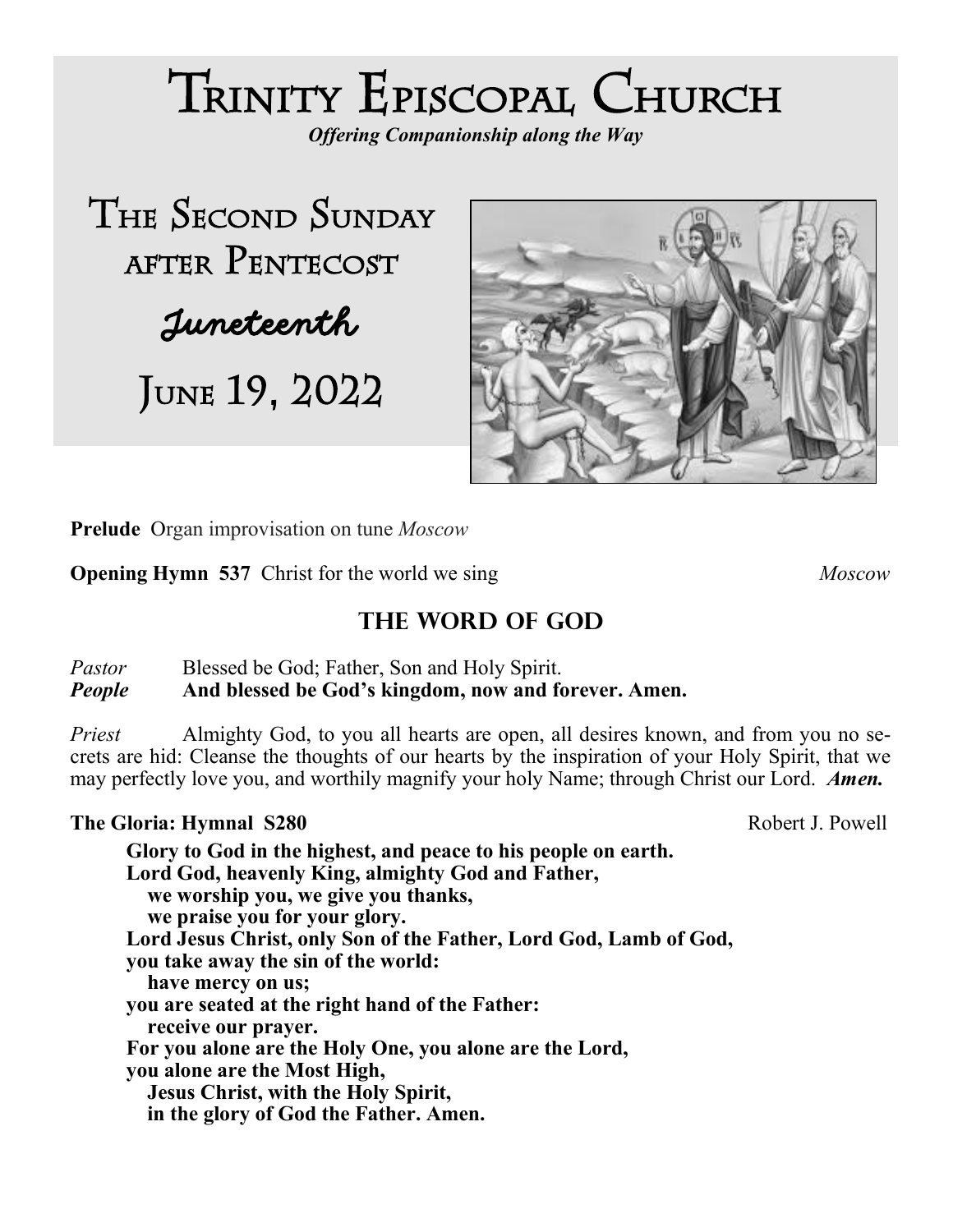*Pastor* The Lord be with you. *People* **And also with you.** *Pastor* Let us pray together our collect.

**O Lord, make us have perpetual love and reverence for your holy Name, for you never fail to help and govern those whom you have set upon the sure foundation of your loving kindness; through Jesus Christ our Lord, who lives and reigns with you and the Holy Spirit, one God, for ever and ever. Amen.**

#### **A reading from the First Book of Kings 19:1-4, 8-15a**

Ahab told Jezebel all that Elijah had done, and how he had killed all the prophets with the sword. Then Jezebel sent a messenger to Elijah, saying, "So may the gods do to me, and more also, if I do not make your life like the life of one of them by this time tomorrow." Then he was afraid; he got up and fled for his life, and came to Beer-sheba, which belongs to Judah; he left his servant there.

But he himself went a day's journey into the wilderness, and came and sat down under a solitary broom tree. He asked that he might die: "It is enough; now, O Lord, take away my life, for I am no better than my ancestors." [Then he lay down under the broom tree and fell asleep. Suddenly an angel touched him and said to him, "Get up and eat." He looked, and there at his head was a cake baked on hot stones, and a jar of water. He ate and drank, and lay down again. The angel of the Lord came a second time, touched him, and said, "Get up and eat, otherwise the journey will be too much for you."] He got up, and ate and drank; then he went in the strength of that food forty days and forty nights to Horeb the mount of God. At that place he came to a cave, and spent the night there.

Then the word of the LORD came to him, saying, "What are you doing here, Elijah?" He answered, "I have been very zealous for the LORD, the God of hosts; for the Israelites have forsaken your covenant, thrown down your altars, and killed your prophets with the sword. I alone am left, and they are seeking my life, to take it away."

He said, "Go out and stand on the mountain before the LORD, for the LORD is about to pass by." Now there was a great wind, so strong that it was splitting mountains and breaking rocks in pieces before the LORD, but the LORD was not in the wind; and after the wind an earthquake, but the Lord was not in the earthquake; and after the earthquake a fire, but the Lord was not in the fire; and after the fire a sound of sheer silence. When Elijah heard it, he wrapped his face in his mantle and went out and stood at the entrance of the cave. Then there came a voice to him that said, "What are you doing here, Elijah?" He answered, "I have been very zealous for the LORD, the God of hosts; for the Israelites have forsaken your covenant, thrown down your altars, and killed your prophets with the sword. I alone am left, and they are seeking my life, to take it away." Then the Lora said to him, "Go, return on your way to the wilderness of Damascus."

*Reader* Hear what the Spirit is saying to God's people. *People* **Thanks be to God.**

#### **Psalm 42:1-7** *Gevert-11*

- 1 As the deer longs for the water-brooks, \* so longs my soul for you, O God.
- 2 My soul is athirst for God, athirst for the living God; \* when shall I come to appear before the presence of God?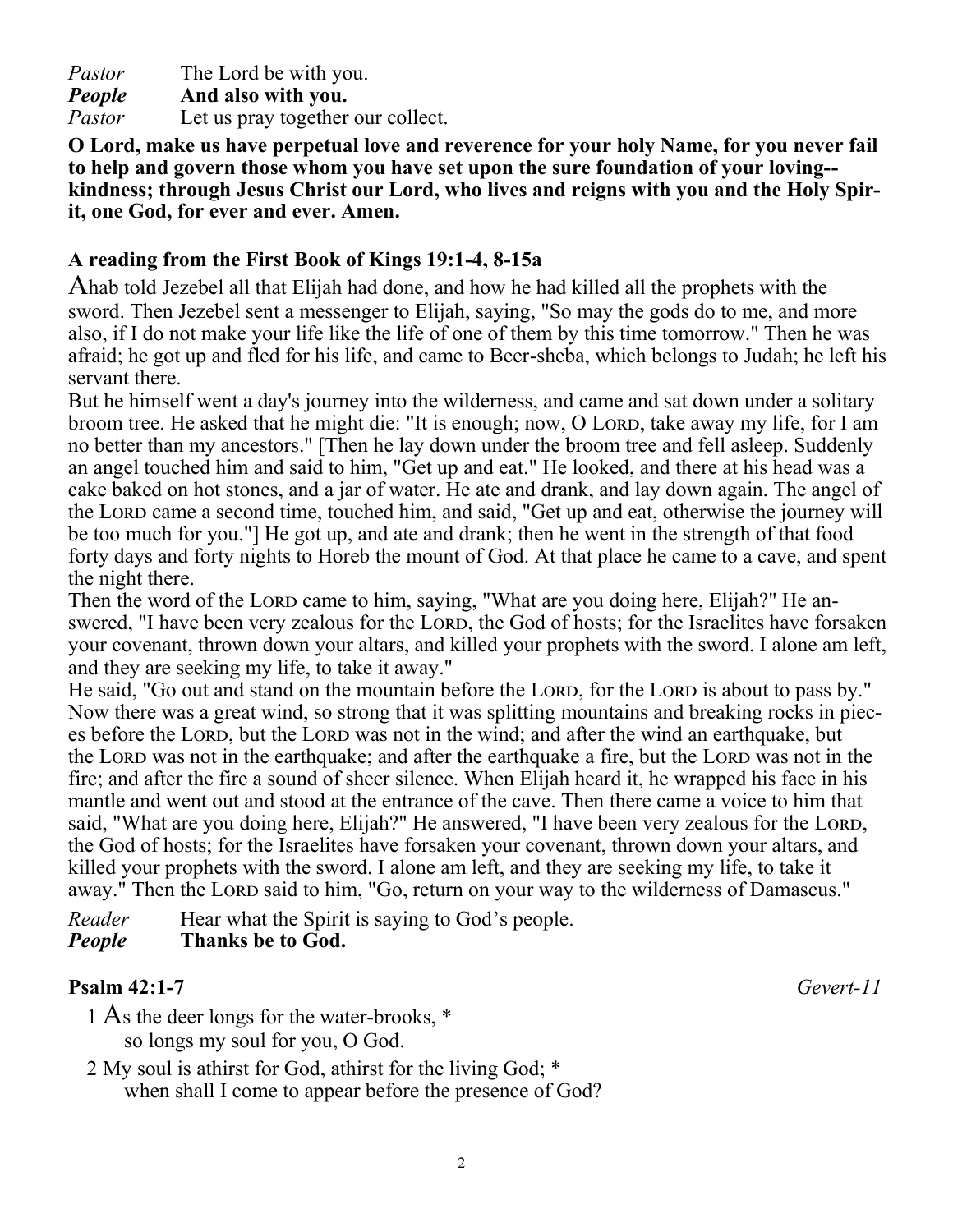| 3 My tears have been my food day and night, *<br>while all day long they say to me, "Where now is your God?"              |
|---------------------------------------------------------------------------------------------------------------------------|
| 4 I pour out my soul when I think on these things: *<br>how I went with the multitude and led them into the house of God, |
| 5 With the voice of praise and thanksgiving, *<br>among those who keep holy-day.                                          |
| 6 Why are you so full of heaviness, O my soul? *<br>and why are you so disquieted within me?                              |
| 7 Put your trust in God; *<br>for I will yet give thanks to him, who is the help of my countenance, and my God.           |

#### **A reading from Paul's Letter to the Galatians 3:23-29**

Now before faith came, we were imprisoned and guarded under the law until faith would be revealed. Therefore the law was our disciplinarian until Christ came, so that we might be justified by faith. But now that faith has come, we are no longer subject to a disciplinarian, for in Christ Jesus you are all children of God through faith. As many of you as were baptized into Christ have clothed yourselves with Christ. There is no longer Jew or Greek, there is no longer slave or free, there is no longer male and female; for all of you are one in Christ Jesus. And if you belong to Christ, then you are Abraham's offspring, heirs according to the promise.

*Reader* Hear what the Spirit is saying to God's people. *People* **Thanks be to God.**

**Gradual Hymn 567** Thine arm, O Lord, in days of old *St. Matthew*

**Gospel Acclamation "Alleluia"** Christine Gevert (2017)

#### *Priest* The Holy Gospel of our Lord Jesus Christ according to Luke 8:26-39 *People* **Glory to you, Lord Christ.**

Jesus and his disciples arrived at the country of the Gerasenes, which is opposite Galilee. As he stepped out on land, a man of the city who had demons met him. For a long time he had worn no clothes, and he did not live in a house but in the tombs. When he saw Jesus, he fell down before him and shouted at the top of his voice, "What have you to do with me, Jesus, Son of the Most High God? I beg you, do not torment me" -- for Jesus had commanded the unclean spirit to come out of the man. (For many times it had seized him; he was kept under guard and bound with chains and shackles, but he would break the bonds and be driven by the demon into the wilds.) Jesus then asked him, "What is your name?" He said, "Legion"; for many demons had entered him. They begged him not to order them to go back into the abyss.

Now there on the hillside a large herd of swine was feeding; and the demons begged Jesus to let them enter these. So he gave them permission. Then the demons came out of the man and entered the swine, and the herd rushed down the steep bank into the lake and was drowned. When the swineherds saw what had happened, they ran off and told it in the city and in the country. Then people came out to see what had happened, and when they came to Jesus, they found the man from whom the demons had gone sitting at the feet of Jesus, clothed and in his right mind. And they were afraid. Those who had seen it told them how the one who had been pos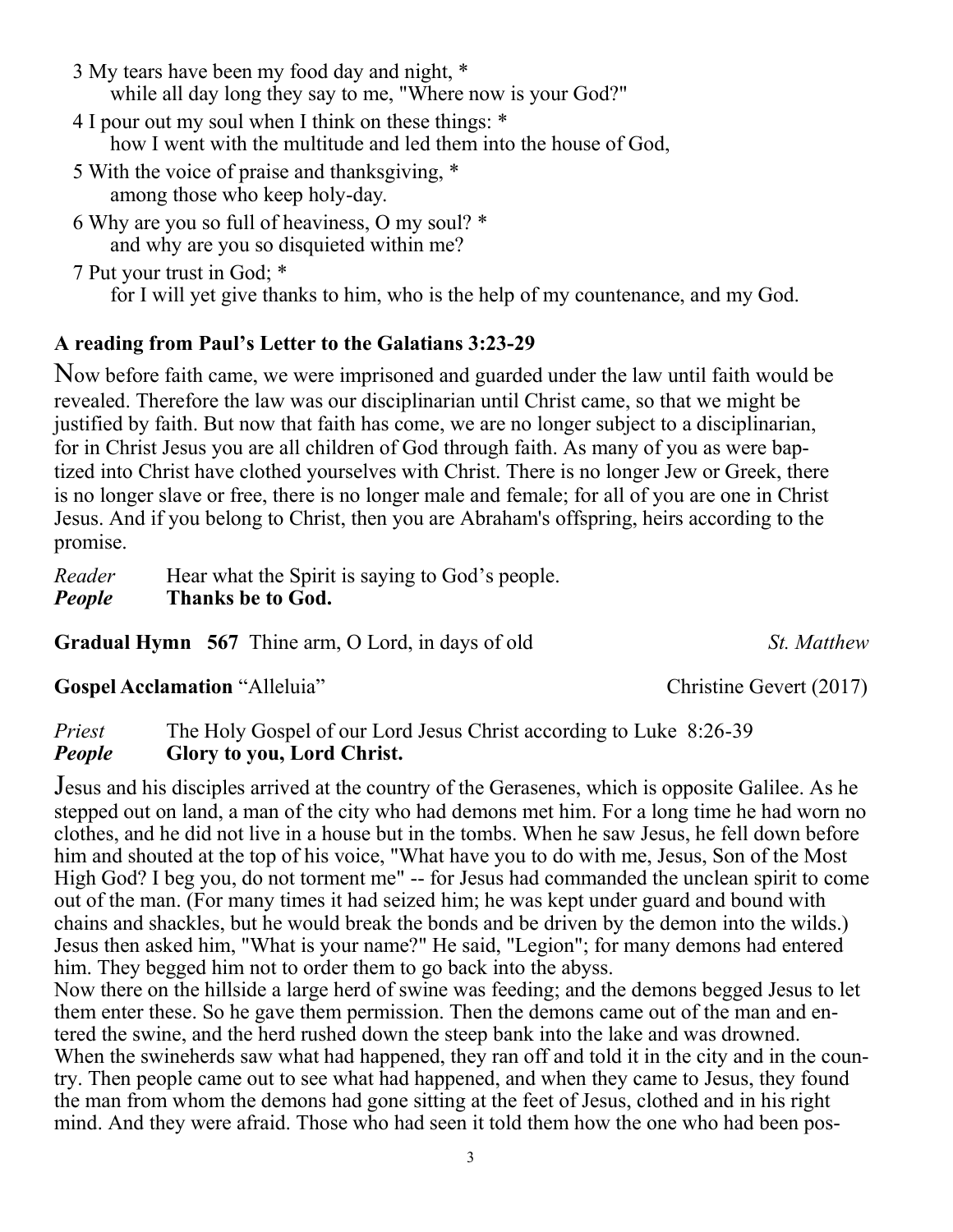sessed by demons had been healed. Then all the people of the surrounding country of the Gerasenes asked Jesus to leave them; for they were seized with great fear. So he got into the boat and returned. The man from whom the demons had gone begged that he might be with him; but Jesus sent him away, saying, "Return to your home, and declare how much God has done for you." So he went away, proclaiming throughout the city how much Jesus had done for him.

*Priest* The Gospel of the Lord. *People* **Praise to you, Lord Christ***.*

**Sermon** The Rev. Heidi Truax

#### **A time of Silent Reflection**

#### **The Apostles' Creed**

**I believe in God, the Father almighty, creator of heaven and earth. I believe in Jesus Christ, his only Son, our Lord. He was conceived by the power of the Holy Spirit and born of the Virgin Mary. He suffered under Pontius Pilate, was crucified, died, and was buried. He descended to the dead. On the third day he rose again. He ascended into heaven, and is seated at the right hand of the Father. He will come again to judge the living and the dead. I believe in the Holy Spirit, the holy catholic Church, the communion of saints, the forgiveness of sins, the resurrection of the body, and the life everlasting. Amen.**

#### **Prayers of the People**

Father, we pray for all peoples throughout the world; **That we all may be one.**

Grant that every member of the Church may truly and humbly serve you;

#### **That your Name may be glorified by all people.**

We pray for all those in religious orders, for lay and ordained ministers, and all the holy people of God;

#### **That they may be faithful ministers of your Word and Sacraments.**

We pray for our nation today as we celebrate Juneteenth, remembering that on June 19, 1865, freedom for enslaved peoples was granted in Texas so that slavery in every state of the United States was ended.

#### **That there may be justice and peace on the earth.**

We give thanks at all times for the blessings of our lives. We lift up our thanksgivings *(we leave time for people to say silently or aloud the things for which they are grateful.)* Give us grace to do your will in all that we undertake;

#### **That our works may find favor in your sight.**

On our parish cycle of prayer, we pray today for Biz Rogers, Tom and Susanna Schindler and for their families;

**That we may serve and love them, and one another, as Christ loves us.**

Have compassion on those who suffer, especially *(we read from the list and leave time for other names to be added.)* We pray for all who are afflicted with any grief or trouble; **That they may be delivered from their distress.**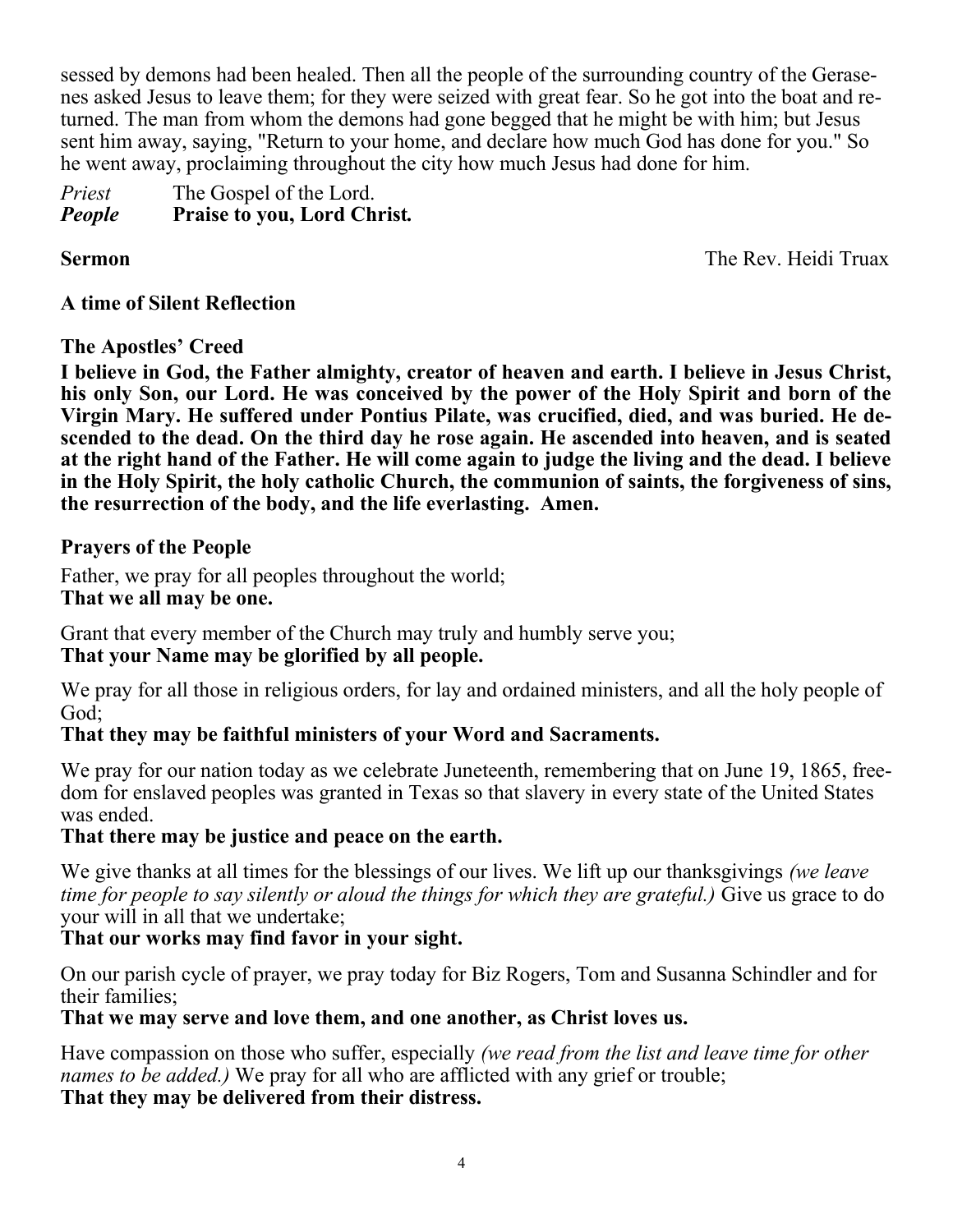We pray for all those who have died, especially those who we name *(we read from the list and leave time for other names to be added.)* Give to the departed eternal rest; **Let light perpetual shine upon them.**

We praise you for all the saints, those we love in this world, and in the next; **May we also come to share in your heavenly kingdom.**

Almighty and eternal God, ruler of all things in heaven and earth: Mercifully accept the prayers of your people, and strengthen us to do your will; through Jesus Christ our Lord. **Amen.**

#### **The Confession**

**Most merciful God, we confess that we have sinned against you in thought, word and deed, by what we have done, and by what we have left undone. We have not loved you with our whole heart; we have not loved our neighbors as ourselves. We are truly sorry and we humbly repent. For the sake of your Son Jesus Christ, have mercy on us and forgive us; that we may delight in your will, and walk in your ways, to the glory of your Name. Amen.**

#### **The Absolution**

Almighty God have mercy on you, forgive you all your sins through our Lord Jesus Christ, strengthen you in all goodness, and by the power of the Holy Spirit keep you in eternal life. **Amen.**

| Priest        | The peace of the Lord be always with you. |
|---------------|-------------------------------------------|
| <b>People</b> | And also with you.                        |

#### **Announcements**

| <b>Offertory Hymn 613</b> Thy kingdom come, O God                       | <i>St.</i> Cecilia |
|-------------------------------------------------------------------------|--------------------|
| <b>Doxology Hymn 380, vs. 3</b> Praise God from whom all blessings flow | Old 100th          |

### **The Great Thanksgiving**

- *Priest* The Lord be with you.
- *People* **And also with you.**
- *Priest* Lift up your hearts.
- *People* **We lift them to the Lord.**
- *Priest* Let us give thanks to the Lord our God.
- *People* **It is right to give God thanks and praise.**

God of all power, Ruler of the Universe, you are worthy of glory and praise. **Glory to you for ever and ever.**

At your command all things came to be; the vast expanse of interstellar space, galaxies, suns, the planets in their courses, and this fragile earth, our island home.

**By your will they were created and have their being.**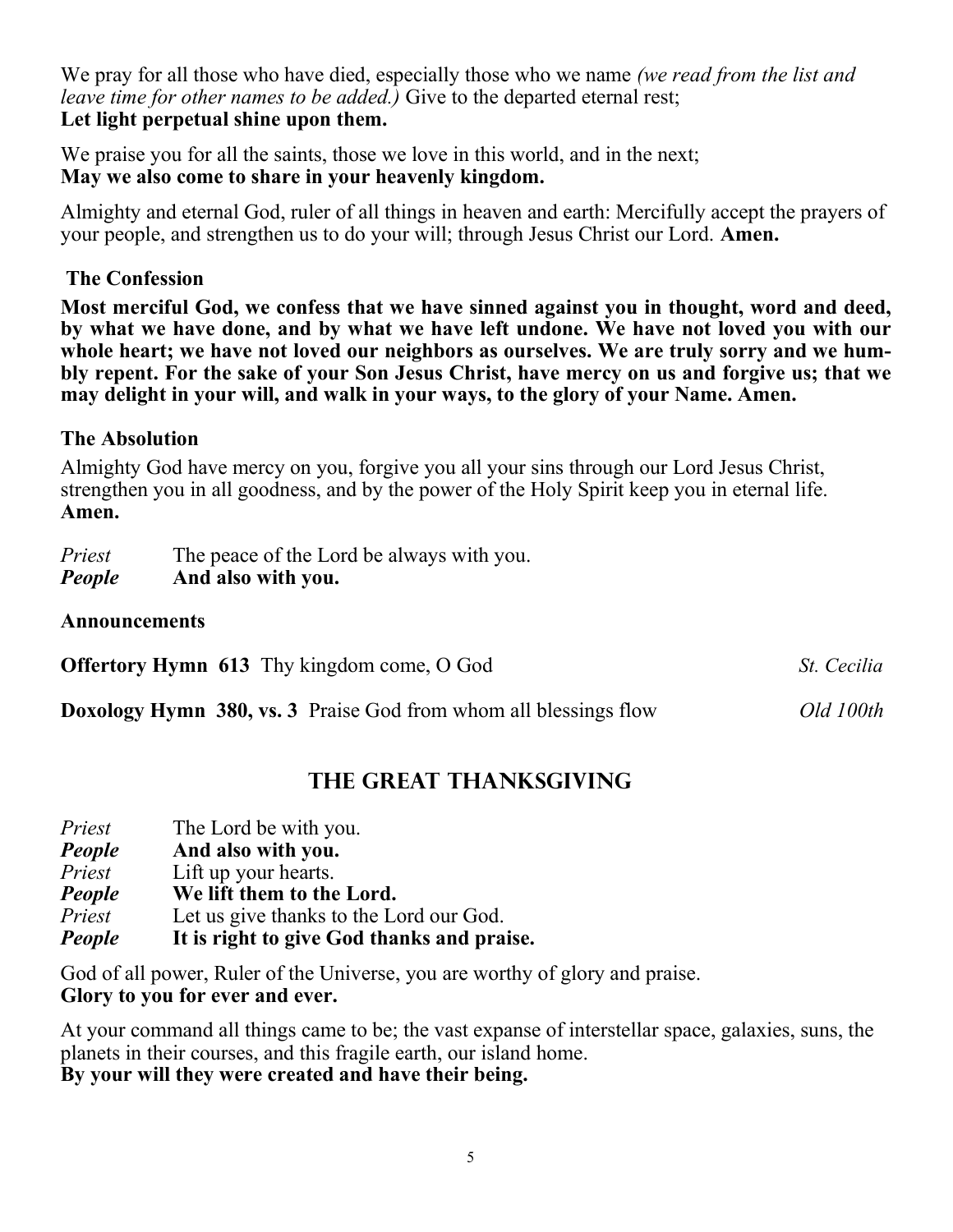From the primal elements you brought forth the human race, and blessed us with memory, reason, and skill. You made us the stewards of creation. But we turned against you and betrayed your trust; and we turned against one another.

#### **Have mercy, Lord, for we are sinners in your sight.**

Again and again, you called us to return. Through prophets and sages you revealed your righteous Law. And in the fullness of time you sent your only Son, born of a woman, to fulfill your Law, to open for us the way of freedom and peace.

# **By his blood, he reconciled us.**

#### **By his wounds, we are healed.**

And therefore we praise you, joining with the heavenly chorus, with prophets, apostles, and martyrs, and with all those in every generation who have looked to you in hope, to proclaim with them your glory, in their unending hymn:

#### **"Holy—Santo" (Bilingual Sanctus)** Christine Gevert (2021)

**Holy, holy, holy Lord, Santo, santo, santo es el Señor. God of power and might. Dios del universe. Heaven and earth are full of your glory. Llenos están los cielos y la tierra de tu gloria. Hosanna in the highest. Hosanna en los cielos. Blessed is He who comes in the name of the Lord. Bendito es el que viene en el nombre del Señor Hosanna in the highest. Hosanna en los cielos.**

And so, Father, we who have been redeemed by him, and made a new people by water and the Spirit, now bring before you these gifts. Sanctify them by your Holy Spirit to be the Body and Blood of Jesus Christ our Lord.

On the night he was betrayed he took bread, said the blessing, broke the bread, and gave it to his friends, and said, "Take, eat: This is my Body, which is given for you. Do this for the remembrance of me."

After supper, he took the cup of wine, gave thanks, and said, "Drink this, all of you: This is my Blood of the new Covenant, which is shed for you and for many for the forgiveness of sins. Whenever you drink it, do this for the remembrance of me."

Remembering now his work of redemption, and offering to you this sacrifice of thanksgiving, **We celebrate his death and resurrection, as we await the day of his coming.**

Lord God of our Ancestors; God of Abraham, Isaac, and Jacob, God of Sarah, Rebecca, Leah and Rachel; God and Father of our Lord Jesus Christ: Open our eyes to see your hand at work in the world about us. Deliver us from the presumption of coming to this Table for solace only, and not for strength; for pardon only, and not for renewal. Let the grace of this Holy Communion make us one body, one spirit in Christ, that we may worthily serve the world in his name. **Risen Lord, be known to us in the breaking of the Bread.**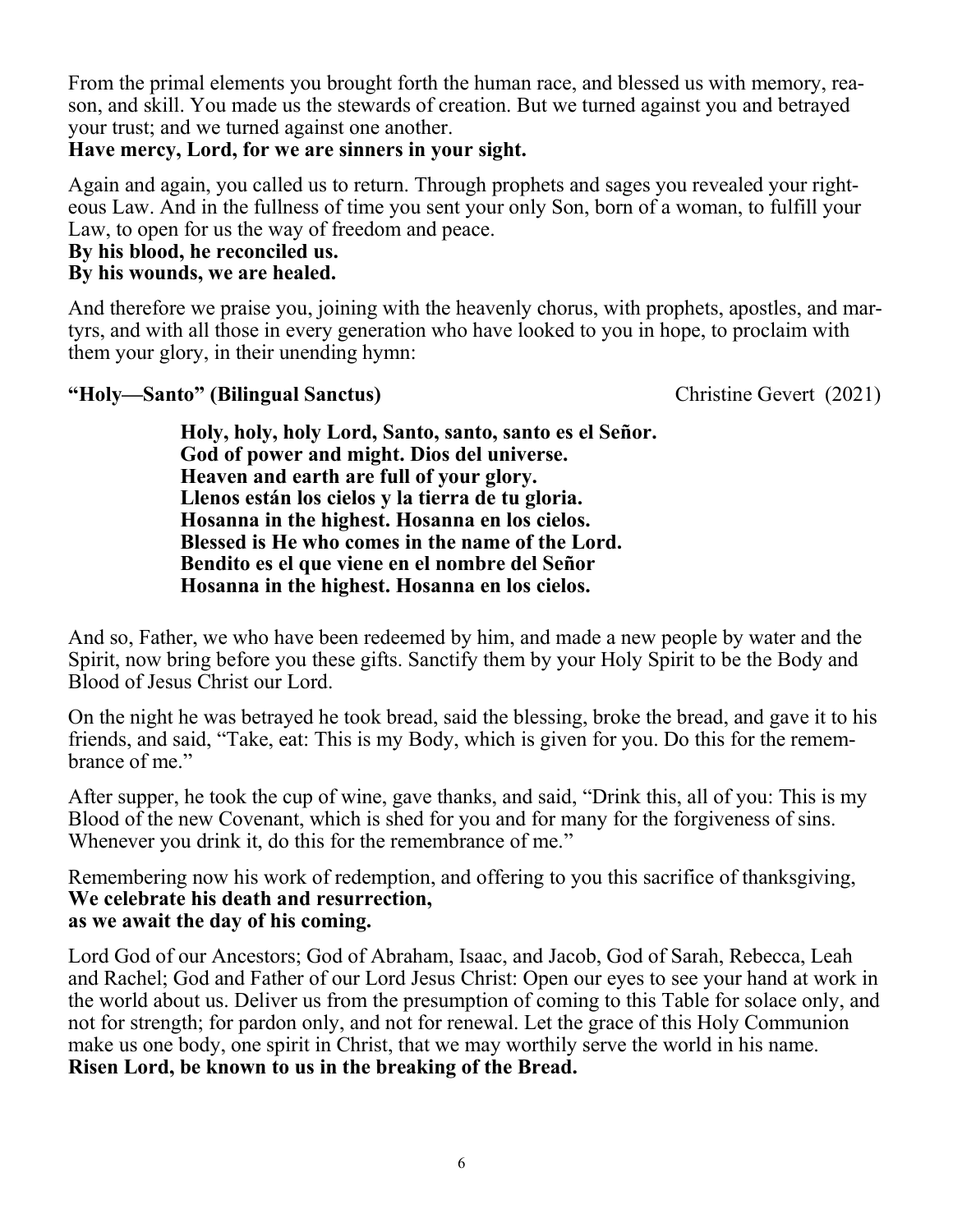Accept these prayers and praises, Father, through Jesus Christ our great High Priest, to whom, with you and the Holy Spirit, your Church gives honor, glory, and worship, from generation to generation. **AMEN.**

And now as our savior Christ has taught us, we are bold to pray:

**Our Father, who art in heaven, hallowed be thy Name, thy kingdom come, thy will be done, on earth as it is in heaven. Give us this day our daily bread. And forgive us our trespasses, as we forgive those who trespass against us. And lead us not into temptation, but deliver us from evil. For thine is the kingdom, and the power, and the glory, for ever and ever. Amen.**

**Fraction Anthem: Hymnal S154** Christ our Passover—Alleluia David Hurd

#### **Distribution of Holy Communion at floor level**

**Communion Hymn 512** Come, gracious Spirit, heavenly Dove *Mendon*

#### **Postcommunion Prayer**

**Dear God, grant us grace to contend fearlessly against evil and to make no peace with oppression. Help us, like those generations before us who resisted the evil of slavery and human bondage in any form and any manner of oppression. Help us to use our freedoms to bring justice among people and nations everywhere to the glory of your holy name through Jesus Christ our Lord. Amen.** *Evangelical Lutheran Church*

**The Blessing** 

**Final Hymn 524** I love thy kingdom, Lord *St. Thomas (Williams)*

#### **The Dismissal**

*Priest* Let us go forth in the power of the Spirit. *People* **Thanks be to God.**

**Postlude:** Organ improvisation on tune *St. Thomas (Williams)*

#### **Serving Today**

*Rector:* The Rev. Heidi Truax *Music Director:* Christine Gevert *Minister of Communion:* Pari Forood *Lector:* Tom Schindler Epistoler: John Lloyd *Intercessor:* Diane Walters *Altar Guild:* Mike Cuoco *Flowers:* Judith Sherman *Counter:* Gordon Gustafson *Greeter/Usher:* Jim Conzo/Mike Cuoco *Verger:* Geoff Brown